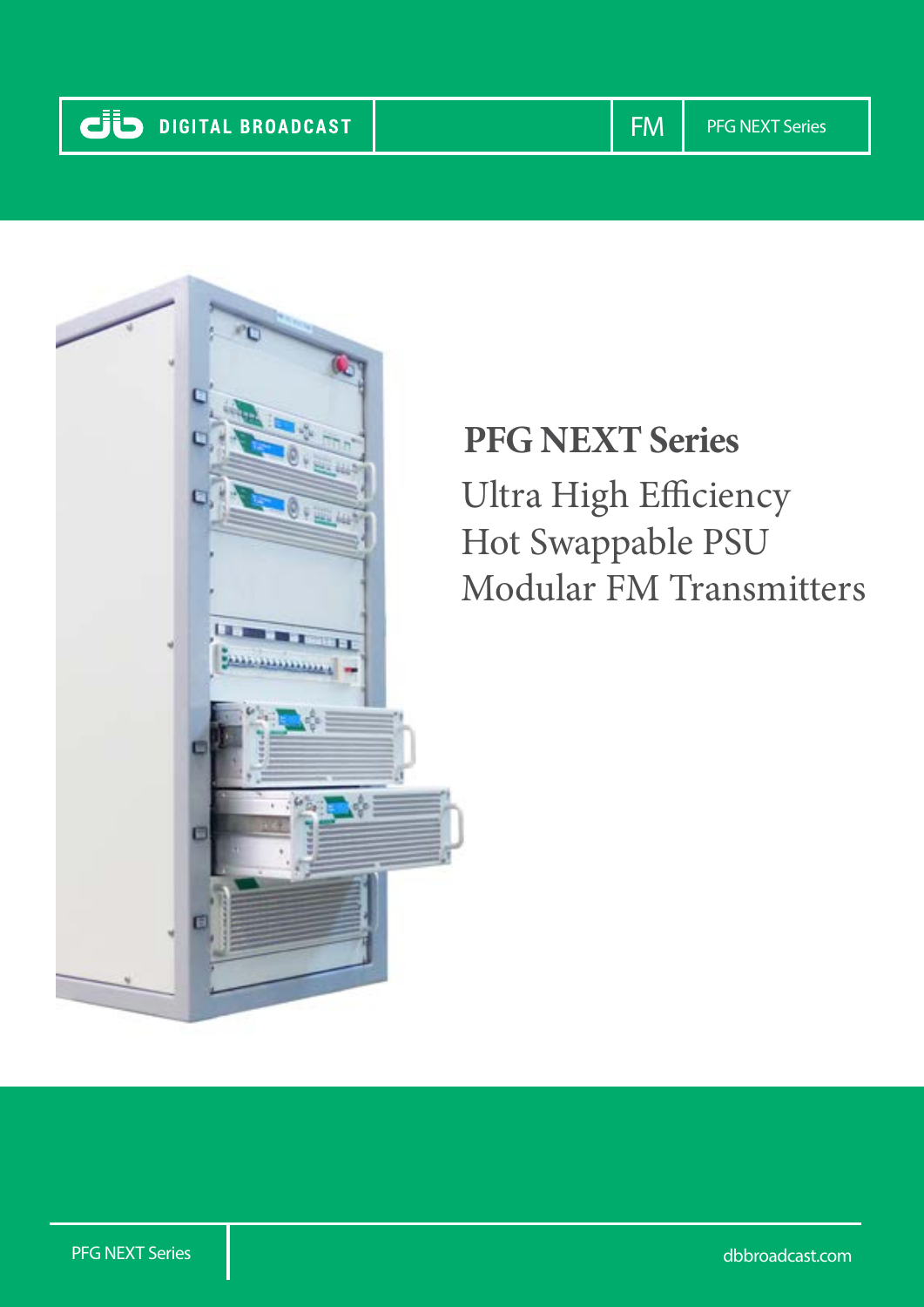## PFG NEXT Series Specifications



All PFG NEXT transmitters over 5 kW can be equipped optionally with the hotplug system to instantly extract the amplifier modules with transmitter in full power.



#### **Mozart series exciters**

The exciter in PFG NEXT series transmitter is the Mozart, latest audio excellence in FM broadcasting.

### **GREEN RF™ technology**

The GREEN RF™ technology, combined with the new 65:1 devices, is the latest evolution of the world-famous patented COLD-FET™ technology applied on DB's transmitters. The main advantages are:

- Ultra high RF efficiency (>70%)
- Higher safety
- Higher reliability
- Lower heating
- Lower AC power consumption
- No more load mismatch failures: all devices have VSWR 65:1 built-in protection.

### **Uninterrupted service**

An intelligent protection system reduces the output power without on-air interruption, keeping the RF devices always within the safe operating parameter in case of:

- $\blacktriangleright$  Load mismatching
- Environmental over-temperature
- Cooling failure
- Amplifier breakdown

#### **High efficiency cooling system**

The air cooling system limits the heat-sink temperature rise only max 10°C above ambient temperature.

This guarantees perfect functioning even in sites with extreme climate conditions and high temperatures.

The PFG NEXT oversized air cooling system widely extends transistor life.

The amplifier modules are equipped with externally mounted redundant fans to allow instant cleaning and replacement, without opening or removing any module and without affecting in any way the on-air transmission.

### **AAD™ technology**

It prevents corrosion from air moisture and increases reliability:

- Components are made in anticorodal aluminium
- Air is ducted to avoid contact with electronic parts
- All electronic boards and cablings are tropicalized with a conformal coating process to protect the circuits against salt air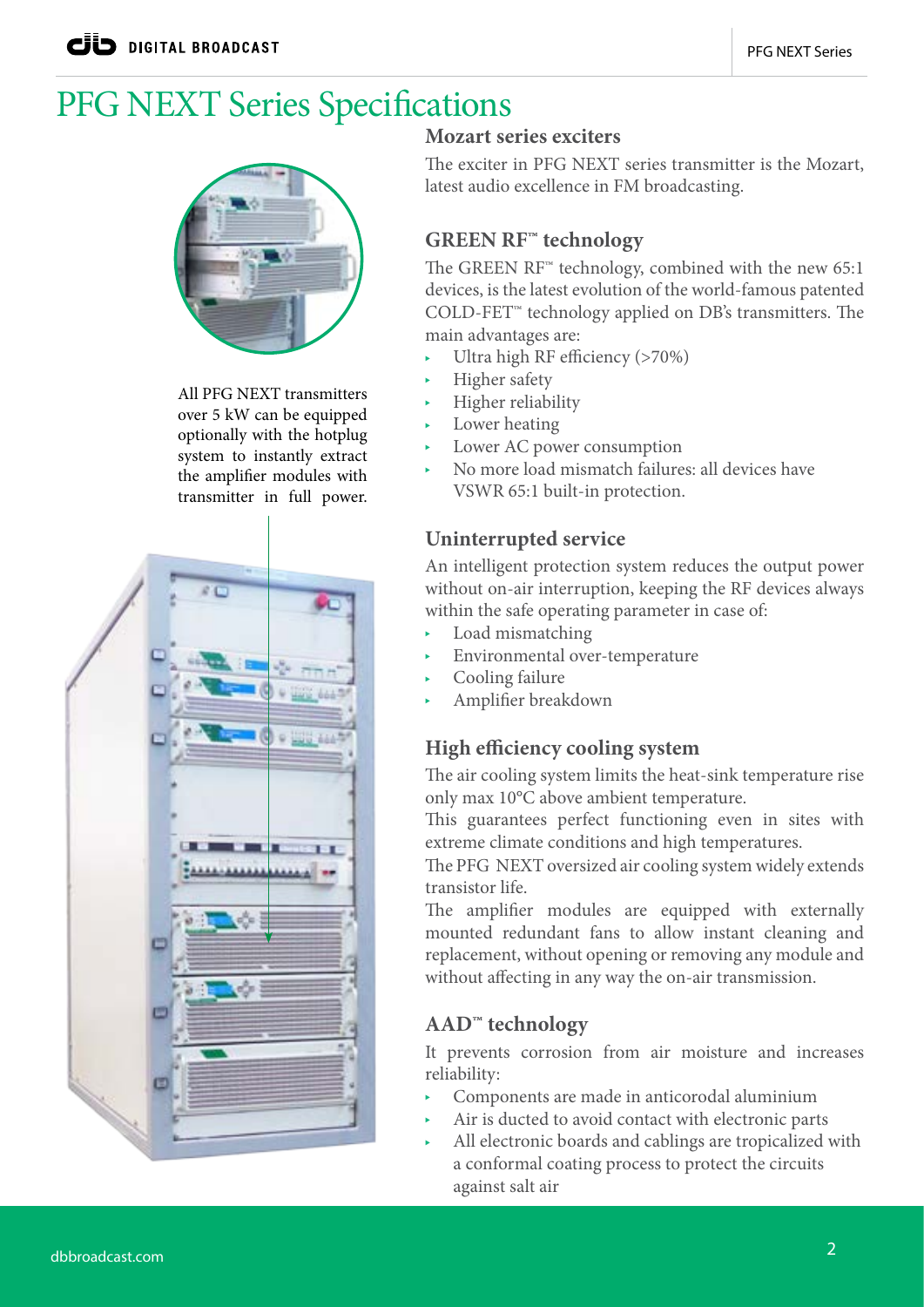## Hot swappable Power Supply Units

### Hot swappable

The PFG NEXT transmitter series are characterized by the presence of hot swappable power supply units for a simplified serviceability and maintenence. Their toolless and instant installation from front panel let the PFG NEXT transmitters to be ideal for critical environment systems where no down time can be tolerated.

## Automatic Current Sharing (ACS)

A software controlled automatic current balancing system (ACS) is present on each unit to grant a perfect load distribution and so best power supply operating conditions. In case of multiple power supplies installed in the transmitter, the system always works balanced without any current overload even in case of failure of one power supply.

## High Redundancy with flexible configuration

Thanks to the various available configurations, we can grant nowadays the best solution matching network requirements and granting maximum robustness and highest efficiency operation at the very competitive price.

Combining our technology background with the introduction of an intelligent Automatic Current Sharing system (ACS software) we have been able to get the transmitter working in the worst fault conditions whilst maintaining the highest output power ever seen.

For instance, if we consider the optional configuration with dual power supply (/ DSP1), the power loss, in case of one module fails, will be less than 35%.

Furthermore in case the optional chosen configuration is (/DPS2), i.e. with dual high power power supply, the power loss will beless than 10%, this means that the transmitter will keep on working almost at its full power.



Detail of hot swappable power supply units on PFG NEXT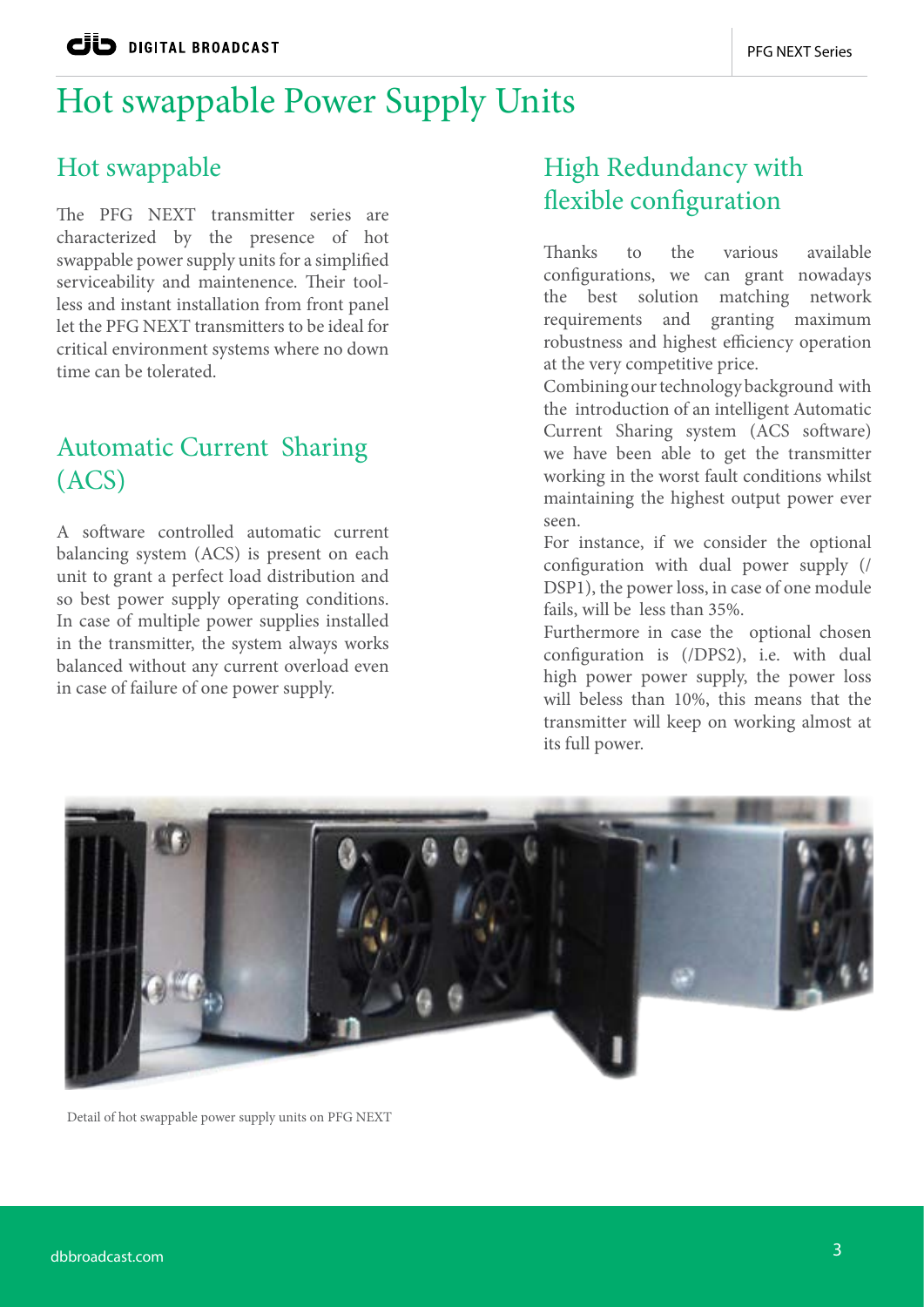# Human Interface, Connectivity and Web Remote Control

#### **Main parameters are fully controllable and adjustable by Web and SNMP interfaces:**

- Operation Frequency.
- Output power.
- Input connector impedance for Left and Right connectors.
- Insertion and adjustment of the limiter.
- Choice of the active input connectors.
- Enabling of the input audio connectors.
- Audio sensitivity of all the inputs.
- Pre-emphasis value.
- Audio mode selection.
- Foldback VSWR threshold setting (in % value).
- Deviation for:
	- total input signal
	- 19 kHz pilot
	- RDS signal
	- SCA signal
	- AUX signal
	- AES/EBU signal
- Phase of 19kHz pilot.
- Warning levels for:
	- audio lower than a specific settable threshold
	- audio over a specific settable threshold
	- low power (the output power is lower than a specific settable threshold)
	- reflected power higher than a specific settable threshold (VSWR)
- Audio low times (how much time the audio remains lower than the specific threshold)
- Audio over times (how much time the audio remains higher than the specific threshold)
- Power scheduler by day and hour in the week
- Network parameters settings:
	- MAC address (read only)
- IP address
- Subnet mask
- **Gateway**
- SNMP parameters settings:
	- IP addresses for TRAP
	- read community name
	- write community name
	- trap type
	- informs timeout
	- informs retries
- WEB accesses settings:
	- user name
	- password
- NTP parameters settings:
	- preferred and backup servers
	- update interval
	- time zone
	- status (read only)
- E-mails configuration (e-mail sent in case of alarm reporting the complete status of the unit and, as attachment, the log file in .txt format):
	- station ID (label to identify the station)
	- account Username
	- account Password
	- server SMTP URL
	- server SMTP port
	- security and Authentication mode
	- destination Addresses (up to 5 different E-mail addresses can receive the notification)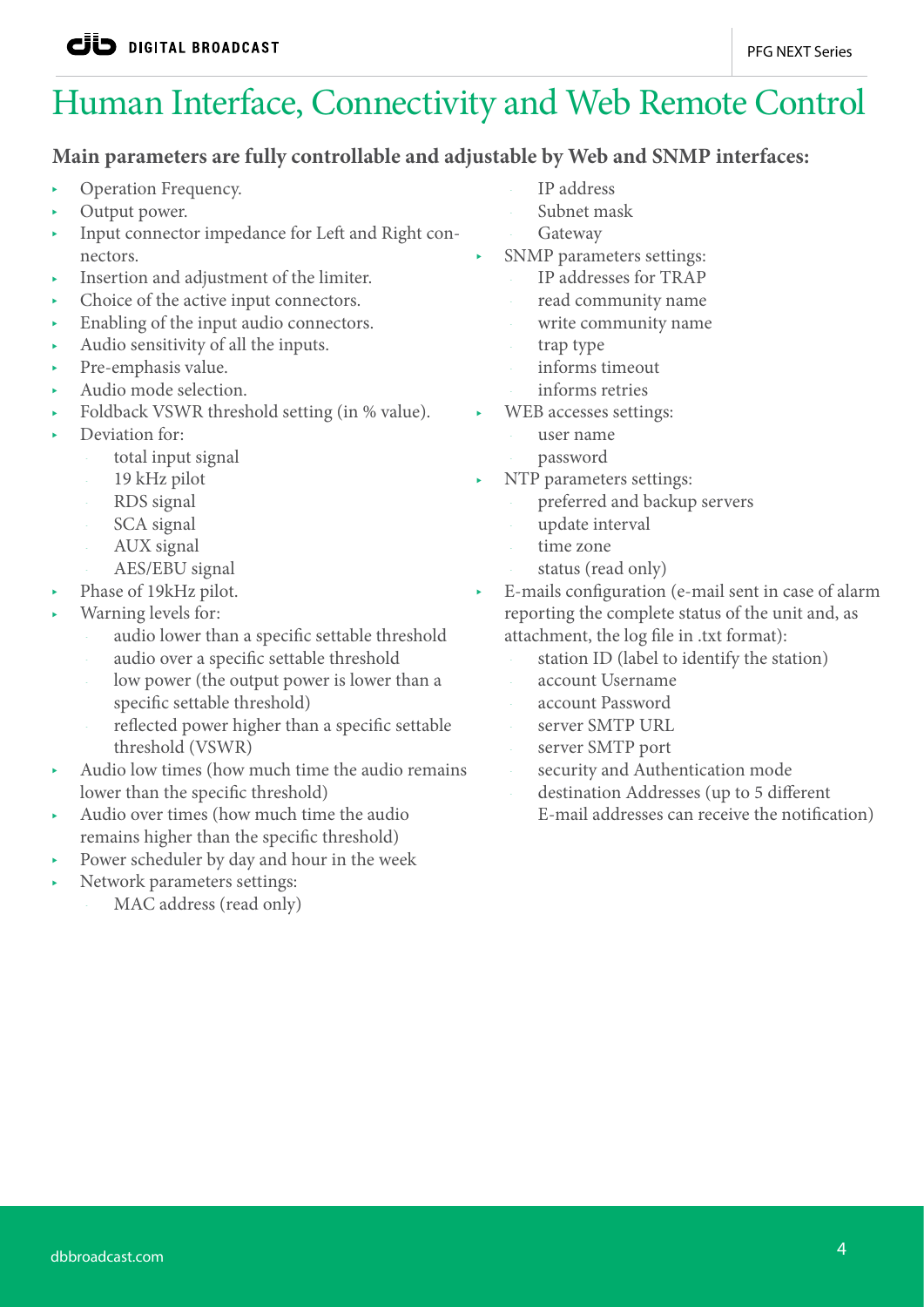| <b>SOFTWARE</b>        |                                                                                                                                                                                                                                                                                                                                                                                |  |
|------------------------|--------------------------------------------------------------------------------------------------------------------------------------------------------------------------------------------------------------------------------------------------------------------------------------------------------------------------------------------------------------------------------|--|
| Update:                | Available without proprietary tools:<br>Firmware remotely upgradable by TCP/IP for modulator board and web board<br>$\bullet$<br>Automatic firmware checking before installation<br>$\bullet$<br>Possibility to return to the previous firmware after the installation of new one<br>$\bullet$<br>Possibility to select by WEB or SNMP which firmware to activate<br>$\bullet$ |  |
| Configuration download | The configuration of the active memory can be downloaded and stored in the PC.<br>This file can be uploaded in another unit of other equivalent system to set it with the<br>same configuration without any other adjustment                                                                                                                                                   |  |
| <b>MONITORING</b>      |                                                                                                                                                                                                                                                                                                                                                                                |  |
| Web log file           | Up to 64000 events recorded in the web board<br>Log file downloadable in text format                                                                                                                                                                                                                                                                                           |  |
| <b>SNMP</b>            | SNMP v2c with Traps and Informs                                                                                                                                                                                                                                                                                                                                                |  |
| Weekly scheduler page  | For every day it is possible to set up to 4 configurations                                                                                                                                                                                                                                                                                                                     |  |



#### **Parallel Remote Control Connector Interface (optional)**

A parallel remote control connector interface is available with dry relay outputs and opto-isolated inputs with the following signals:

| Parallel Remote Signals (TLS)  | RF On<br>Local/remote<br>Audio presence in the input<br>Alarm status<br>RF overpower<br>Status of each of the 6 available memories (active / not active) |  |
|--------------------------------|----------------------------------------------------------------------------------------------------------------------------------------------------------|--|
| Parallel Remote Controls (TLC) | RF On<br>RF Off<br>Reset alarms<br>Configuration changing (among 6 possible configurations)                                                              |  |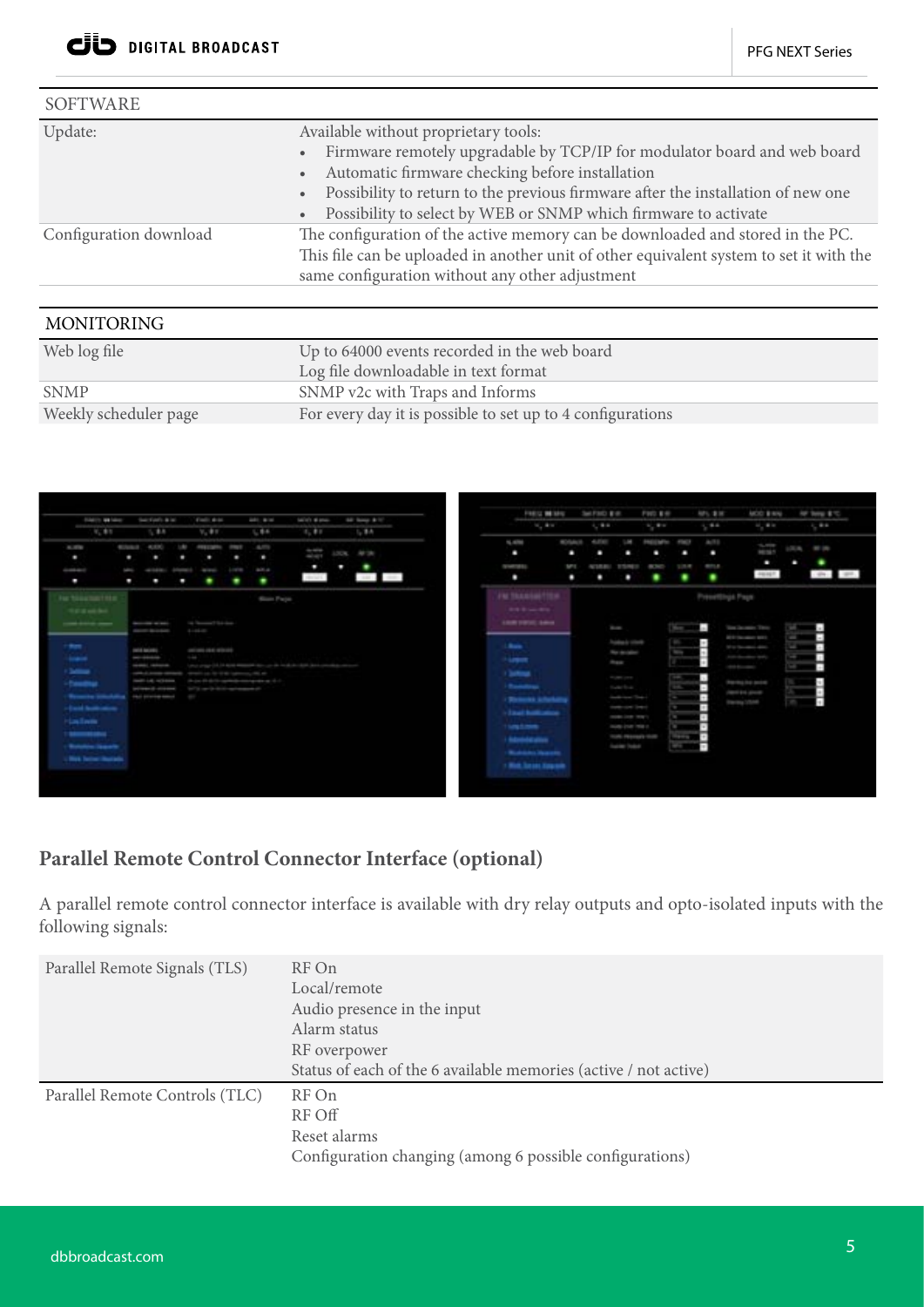## Efficiency Enhancement

PFG NEXT design is optimized to get minimum RF losses and excellent performances of the active elements in order to increase the AC efficiency up to more than 70%.

## supply failure will be less than 35%. Easy maintenance, without off-air

The power supply plug-in modules and hot-plug fans can be safely and instantly removed from the front panel without interrupting the transmission.

## Maximum redundancy

Due to optimized ACS system, extremely low output power loss in case of power supply failure. In dual power supply configuration power loss in case of one power supply failure. In dual power supply configuration power loss in case of one power



PFG NEXT 6000 with rack light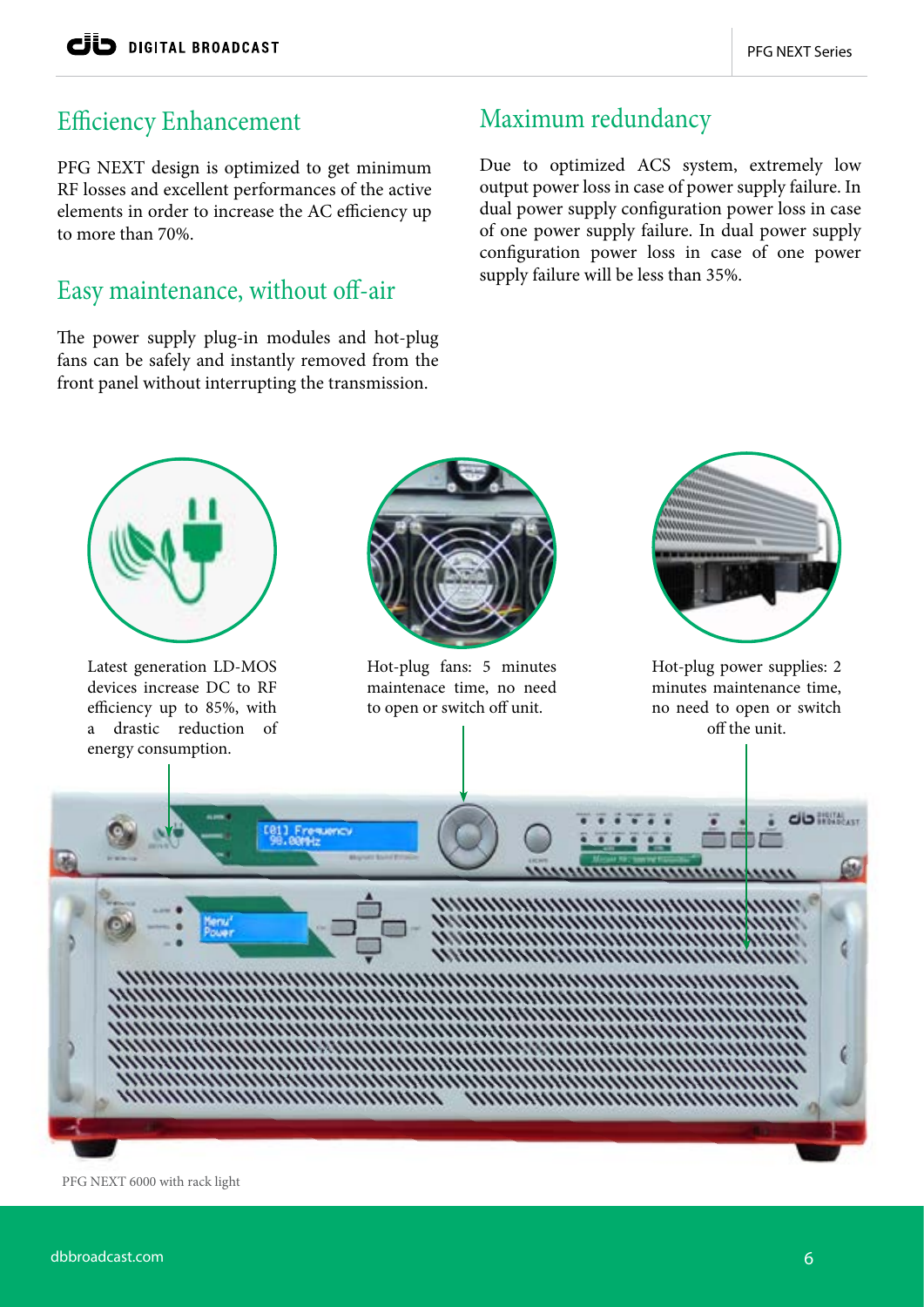## Technical specifications

| <b>GENERAL</b>                      |                                                                            |  |  |
|-------------------------------------|----------------------------------------------------------------------------|--|--|
| Frequency range                     | 87.5 to 108 MHz adjustable with 10kHz step                                 |  |  |
| Output impedance                    | 50 Ω unbalanced                                                            |  |  |
| Deviation capability                | $\pm 75$ kHz, up to $\pm 180$ kHz with distortion < 0.5%                   |  |  |
| Pre-emphasis                        | 0, 25, 50, 75 us (selectable)                                              |  |  |
| Spurious and harmonic suppression   | Exceeds CCIR/FCC requirements                                              |  |  |
| Synchronous AM (ref. 100% mod.)     | $<-58$ dB                                                                  |  |  |
| Asynchronous AM (ref. 100%          | $<-50$ dB                                                                  |  |  |
| mod.)                               |                                                                            |  |  |
| RF probe                            | -50 dBc, 50 $\Omega$ , BNC                                                 |  |  |
| Power stability                     | $< 2\%$ (ALC)                                                              |  |  |
| Overall RF efficiency               | $\geq 70\%$ (typ. 72%)                                                     |  |  |
| Modulation monitoring               | <b>BNC</b> connector                                                       |  |  |
| Pilot tone                          | Phase and Amplitude adjustable from dispaly and WEB interface              |  |  |
| Log file                            | Up to 200 dated events available from display and up to 64000 dated events |  |  |
|                                     | available from WEB interface                                               |  |  |
|                                     |                                                                            |  |  |
| <b>AUDIO INPUTS</b>                 |                                                                            |  |  |
| Modulating input signal             | Mono, Stereo (Left, Right, Left + Right), Encoded stereo (MPX), SCA, RDS,  |  |  |
|                                     | AUX, Digital AES/EBU                                                       |  |  |
| <b>MONO</b>                         |                                                                            |  |  |
| Audio input levels for $\pm$ 75 kHz | Adjustable from -9 to +18 dBu                                              |  |  |
| deviation                           |                                                                            |  |  |
| Audio response                      | $\pm 0.3$ dB (30 Hz to 15 kHz)                                             |  |  |
| Audio Impedance                     | 10 k $\Omega$ Balanced or 600 $\Omega$ balanced                            |  |  |
| Audio connector                     | <b>XLR</b>                                                                 |  |  |
| <b>STEREO</b>                       |                                                                            |  |  |
| Audio input levels for $\pm$ 75 KHz | Adjustable from -9 to +18 dBu                                              |  |  |
| deviation                           |                                                                            |  |  |
| Audio response                      | $\pm 0.3$ dB (30 Hz to 15 kHz)                                             |  |  |
| Audio Impedance                     | 10 kΩ Unbalanced or 600Ω balanced                                          |  |  |
| Audio connector                     | XLR (Left & Right)                                                         |  |  |
| MPX (External coder)                |                                                                            |  |  |
| Audio input levels for $\pm$ 75 kHz | Adjustable from -6 to +6 dBu or from +6 to +18 dBu (selectable at order)   |  |  |
| deviation                           |                                                                            |  |  |
| Audio response                      | $\pm 0.15$ dB (30 Hz to 100 KHz)                                           |  |  |
| Audio impedance                     | $>$ 5 kΩ Unbalanced                                                        |  |  |
| Audio connector                     | <b>BNC</b>                                                                 |  |  |
| RDS/SCA/AUX (with separated         |                                                                            |  |  |
| connectors)                         |                                                                            |  |  |
| Audio input levels for $\pm$ 75 kHz | Adjustable from -19.5 to +7.5 dBu                                          |  |  |
| deviation                           |                                                                            |  |  |
| Audio Impedance                     | $2k\Omega$ (others on request) Unbalanced                                  |  |  |
| Audio connector                     | <b>BNC</b>                                                                 |  |  |
| <b>AES/EBU</b>                      |                                                                            |  |  |
| Audio input levels for $\pm$ 75 kHz | Adjustable from -15 to 0 dBFS                                              |  |  |
| deviation                           |                                                                            |  |  |
| Audio Impedance                     | $110\Omega$                                                                |  |  |
| Audio connector                     | <b>XLR</b>                                                                 |  |  |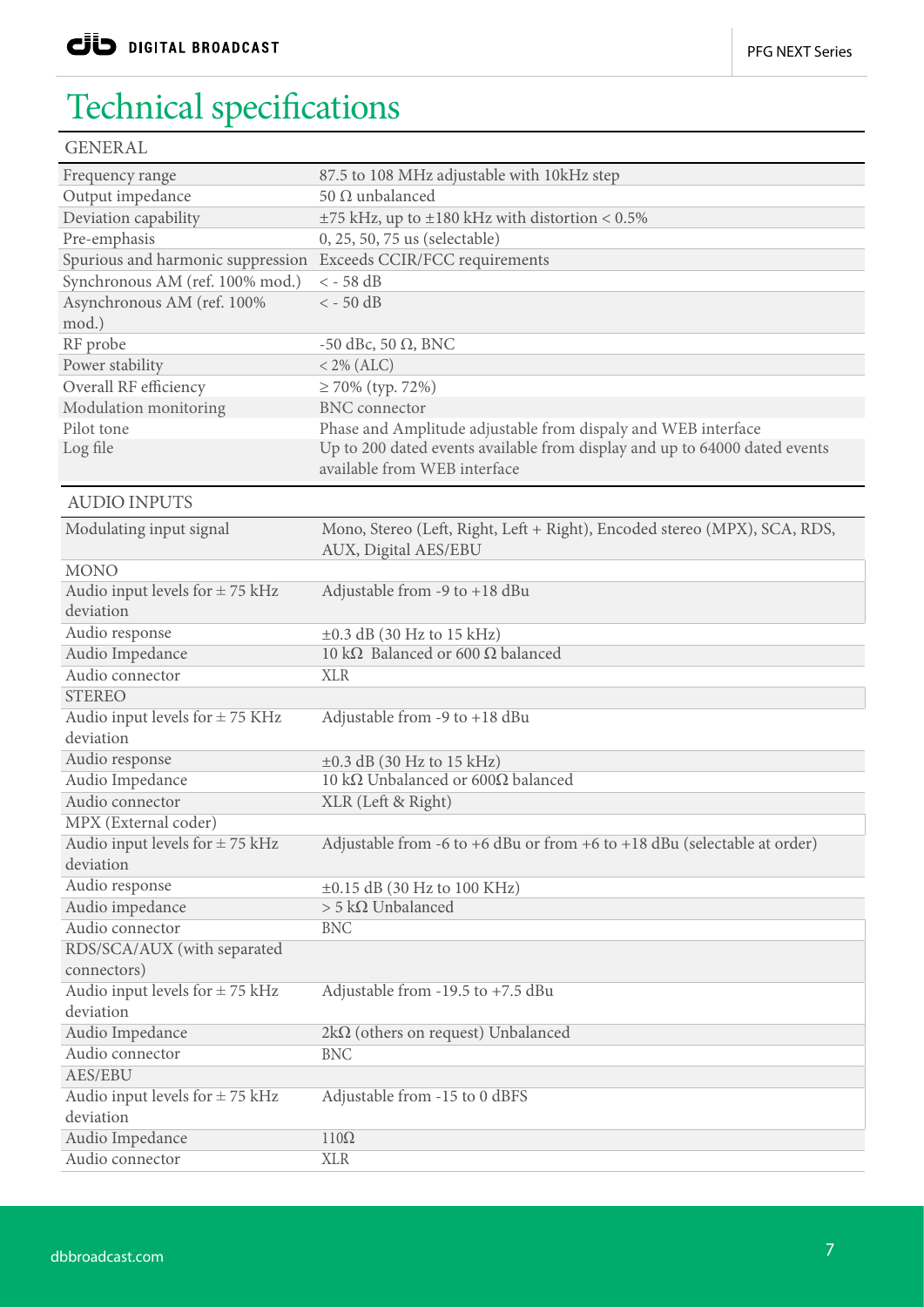| <b>FRONT PANEL</b>                     |                                                     |                                                                                                                                                                                                                                                    |                    |                      |  |  |  |
|----------------------------------------|-----------------------------------------------------|----------------------------------------------------------------------------------------------------------------------------------------------------------------------------------------------------------------------------------------------------|--------------------|----------------------|--|--|--|
| Front panel menu                       |                                                     | Accessible from LCD dispaly                                                                                                                                                                                                                        |                    |                      |  |  |  |
| Direct function push buttons           |                                                     | Available on the front panel for the following functions:<br>ON/OFF (stand-by)<br>Local/Remote<br><b>Reset Alarms</b>                                                                                                                              |                    |                      |  |  |  |
| Status leds                            |                                                     | Presence of leds to indicate the status of the unit at the first glance                                                                                                                                                                            |                    |                      |  |  |  |
| Working parameters leds:               |                                                     | <b>Audio Status</b><br>RDS/AUX input signal present<br>Audio presence on the input (Left or Right)<br>Limiter inserted<br>MPX input signal active<br>Stereo operation with internal stereo coder<br>MONO operations<br>Control status<br>Interlock |                    |                      |  |  |  |
| PLL locked<br>AC POWER REQUIREMENTS    |                                                     |                                                                                                                                                                                                                                                    |                    |                      |  |  |  |
| AC supply voltage                      |                                                     | 230 VAC, single-phase or 230/380 VAC, three-phase                                                                                                                                                                                                  |                    |                      |  |  |  |
| AC supply frequency                    |                                                     | 50 Hz or 60 Hz                                                                                                                                                                                                                                     |                    |                      |  |  |  |
| Power factor                           | >0.9                                                |                                                                                                                                                                                                                                                    |                    |                      |  |  |  |
| <b>ENVIRONMENT</b>                     |                                                     |                                                                                                                                                                                                                                                    |                    |                      |  |  |  |
| Cooling                                | Forced air                                          |                                                                                                                                                                                                                                                    |                    |                      |  |  |  |
| Service                                | Continuous 24/24h                                   |                                                                                                                                                                                                                                                    |                    |                      |  |  |  |
|                                        | Operating temperature<br>-5°C to +45°C              |                                                                                                                                                                                                                                                    |                    |                      |  |  |  |
| Relative humidity                      | Derate 3°C per 500 m above 2000 mt asl<br>Up to 95% |                                                                                                                                                                                                                                                    |                    |                      |  |  |  |
|                                        |                                                     |                                                                                                                                                                                                                                                    |                    |                      |  |  |  |
| <b>MODEL</b>                           | <b>OUTPUT POWER (W)</b>                             | <b>OUTPUT CONNECTOR</b>                                                                                                                                                                                                                            | <b>RACK UNIT</b>   | <b>RACK SUPPLIED</b> |  |  |  |
| PFG NEXT 1000                          | 1000                                                | DIN 7/16                                                                                                                                                                                                                                           | 19"x3U             | No rack              |  |  |  |
| PFG NEXT 2000                          | 2000                                                | EIA $7/8$ "                                                                                                                                                                                                                                        | 19"x4U             | No rack              |  |  |  |
| PFG NEXT 3000                          | 3000                                                | EIA 7/8"                                                                                                                                                                                                                                           | 19"x4U             | No rack              |  |  |  |
| PFG NEXT 3500                          | 3500                                                | EIA 7/8"                                                                                                                                                                                                                                           | 19"x4U             | No rack              |  |  |  |
| PFG NEXT 6000/1x                       | 6000                                                | EIA $7/8$ "                                                                                                                                                                                                                                        | 19"x4U             | No rack              |  |  |  |
| PFG NEXT 6000/2x                       | 6000                                                | EIA $7/8$ "                                                                                                                                                                                                                                        | 19"x19U            | 19"x19U              |  |  |  |
| <b>PFG NEXT 7000/1x</b>                | 7000                                                | EIA $1+5/8$ "                                                                                                                                                                                                                                      | 19"x5U             | No rack              |  |  |  |
| <b>PFG NEXT 7000/2x</b>                | 7000                                                | EIA $1+5/8$ "                                                                                                                                                                                                                                      | 19"x19U            | 19"x19U              |  |  |  |
| PFG NEXT 10000/2x<br>PFG NEXT 10000/4x | 10 kW<br>10 kW                                      | EIA $1+5/8$ "                                                                                                                                                                                                                                      | 19"x24U<br>19"x34U | 19"x24U              |  |  |  |
| PFG NEXT 12000/2x                      | 12000                                               | EIA $1+5/8$ "<br>EIA $1+5/8$ "                                                                                                                                                                                                                     | 19"x24U            | 19"x34U<br>19"x24U   |  |  |  |
| PFG NEXT 12000/4x                      | 12000                                               | EIA $1+5/8$ "                                                                                                                                                                                                                                      | 19"x34U            | 19"x34U              |  |  |  |
| <b>PFG NEXT 15000</b>                  | 15 kW                                               | $EIA 3+1/8"$                                                                                                                                                                                                                                       | 19"x34U            | 19"x34U              |  |  |  |
| <b>PFG NEXT 20000</b>                  | 20 kW                                               | $EIA 3+1/8"$                                                                                                                                                                                                                                       | 19"x34U            | 19"x34U              |  |  |  |
| PFG NEXT 25000                         | 25 kW                                               | $EIA 3+1/8"$                                                                                                                                                                                                                                       | 19"x34U            | 19"x34U              |  |  |  |
| PFG NEXT 30000                         | 30 kW                                               | $EIA 3+1/8"$                                                                                                                                                                                                                                       | 2 rks 19"x41U      | 2 rks 19"x41U        |  |  |  |
| <b>PFG NEXT 40000</b>                  | <b>40 kW</b>                                        | $EIA 4+1/2"$                                                                                                                                                                                                                                       | 2 rks 19"x41U      | 2 rks 19"x41U        |  |  |  |